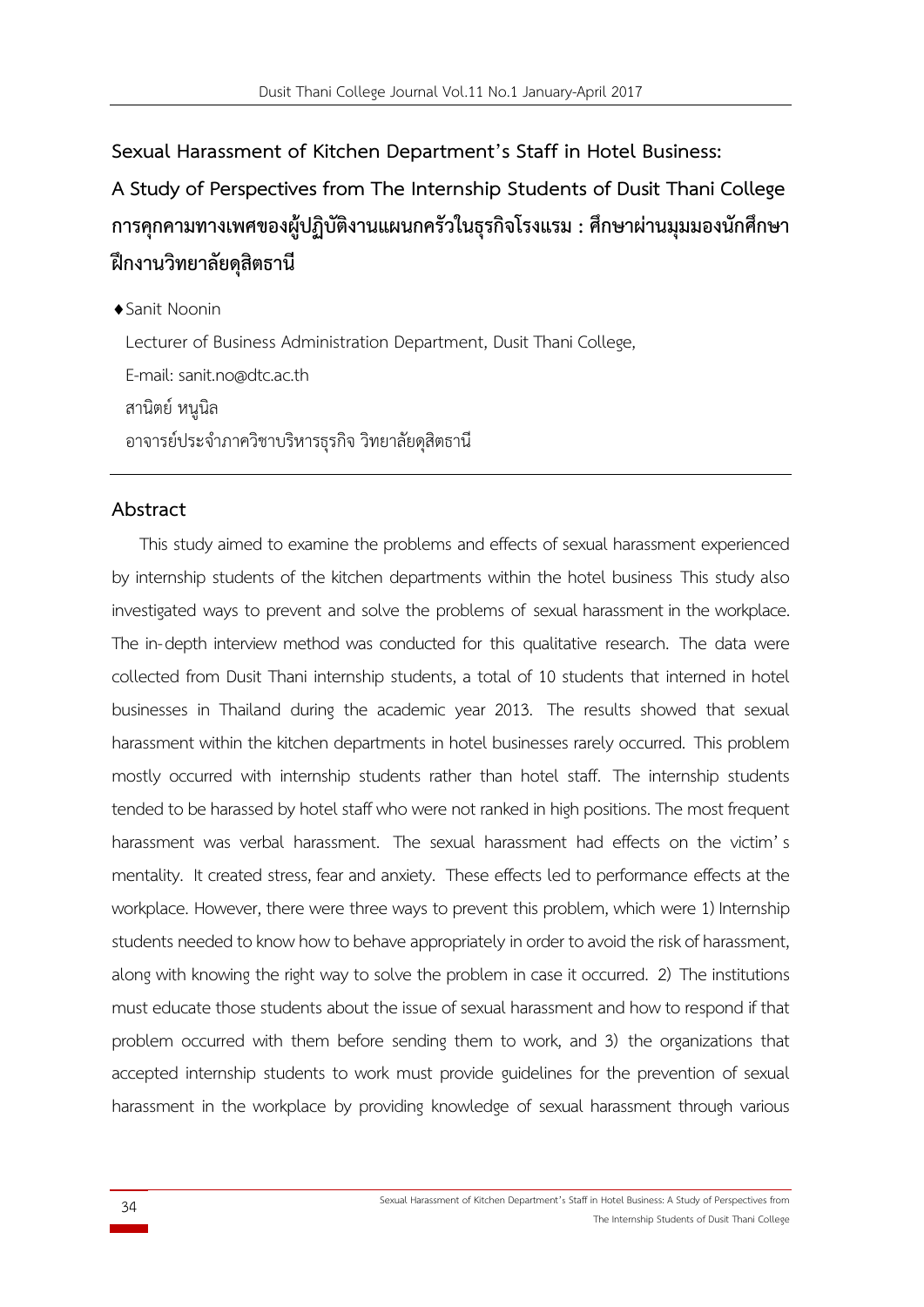channels for employees and internship students along with enforcing the regulations and punishment in sexual harassment problems seriously.

**Keywords:** Sexual harassment, Hotel business, Internship student

# **บทคัดย่อ**

การศึกษาในครั้งนี้มีวัตถุประสงค์เพื่อศึกษาสภาพปัญหา และผลกระทบที่เกิดจากการคุกคามทางเพศของ นักศึกษาฝึกงานแผนกครัวในธุรกิจโรงแรมที่ถูกคุกคามทางเพศ และศึกษาแนวทาง การป้องกันและแก้ไข ี ปัญหาการคกคามทางเพศในที่ทำงานตามทัศนะของนักศึกษาฝึกงานแผนกครัวในธรกิจโรงแรมที่ถูกคุกคามทาง เพศ โดยเป็นการศึกษาเชิงคุณภาพ เก็บข้อมูลโดยการสัมภาษณ์เชิงลึกจากนักศึกษาวิทยาลัยดุสิตธานีที่ฝึกงานใน ์ ธุรกิจโรงแรมในปีการศึกษา 2556 จำนวน 10 คน ผลการวิจัยพบว่า ปัญหาการคุกคามทางเพศที่เกิดขึ้นใน แผนกครัวของธุรกิจโรงแรมเกิดขึ้นไม่บ่อยนัก ผู้ที่ถูกคุกคามทางเพศส่วนใหญ่เป็นนักศึกษาฝึกงานมากกว่า พนักงาน ผู้ที่คุกคามทางเพศส่วนใหญ่จะเป็นแค่ระดับพนักงาน ลักษณะของการคุกคามทางเพศที่เกิดขึ้นบ่อย ที่สุด คือ การคุกคามด้วยวาจา ผลกระทบที่เกิดจากการถูกคุกคามทางเพศ คือ มีผลต่อสภาพจิต เกิดความเครียด ความกลัว และความอึดอัด นอกจากนั้นยังส่งผลกระทบต่อการปฏิบัติงาน คือ ไม่อยากไปปฏิบัติงาน สำหรับ แนวทางในการป้องกันและแก้ไขปัญหาการคุกคามทางเพศตามทัศนะของนักศึกษาฝึกงานนั้น แบ่งออกเป็น 3 กลุ่ม คือ ตัวนักศึกษาฝึกงานจะต้องรู้จักการวางตัวให้เหมาะสม รวมทั้งต้องแก้ไขปัญหาอย่างถูกวิธีในกรณีที่ เกิดปัญหาดังกล่าวขึ้น สถาบันการศึกษา ต้องมีการให้ความรู้ ความเข้าเกี่ยวกับปัญหาการคุกคามทางเพศก่อน ้ส่งนักศึกษาออกไปฝึกงาน และมีมาตรการในการดำเนินการหากปัญหาดังกล่าวเกิดขึ้นกับนักศึกษาฝึกงาน ส่วนองค์กรที่รับนักศึกษาฝึกงานต้อง ต้องมีแนวทางในการป้องกัน โดยการให้ความรู้ความเข้าเกี่ยวกับปัญหา การคุกคามทางเพศ ผ่านช่องทางต่าง ๆ ให้กับพนักงาน และนักศึกษาฝึกงาน และหากปัญหาดังกล่าวเกิดขึ้น จะต้องด าเนินการกับผู้ที่คุกคามทางเพศอย่างจริงจัง

**ค าส าคัญ :** การคุกคามทางเพศ ธุรกิจโรงแรม นักศึกษาฝึกงาน

# **Background**

Currently problems of sexual harassment are discussed often because people are giving more importance to issues of human rights, particularly with regard to sexual harassment in the workplace. Thailand has taken measures to challenge this issue and in 1998, Article 16 of a Royal Decree was proclaimed for labour protection. The main point is that "it is prohibited for employers, supervisors and inspectors to sexually harass sub-ordinates who are females or juveniles" (Royal Decree, 1998) and in the year 2551 there was an amendment to the law to include sexual annoyance (Royal Decree, 2551).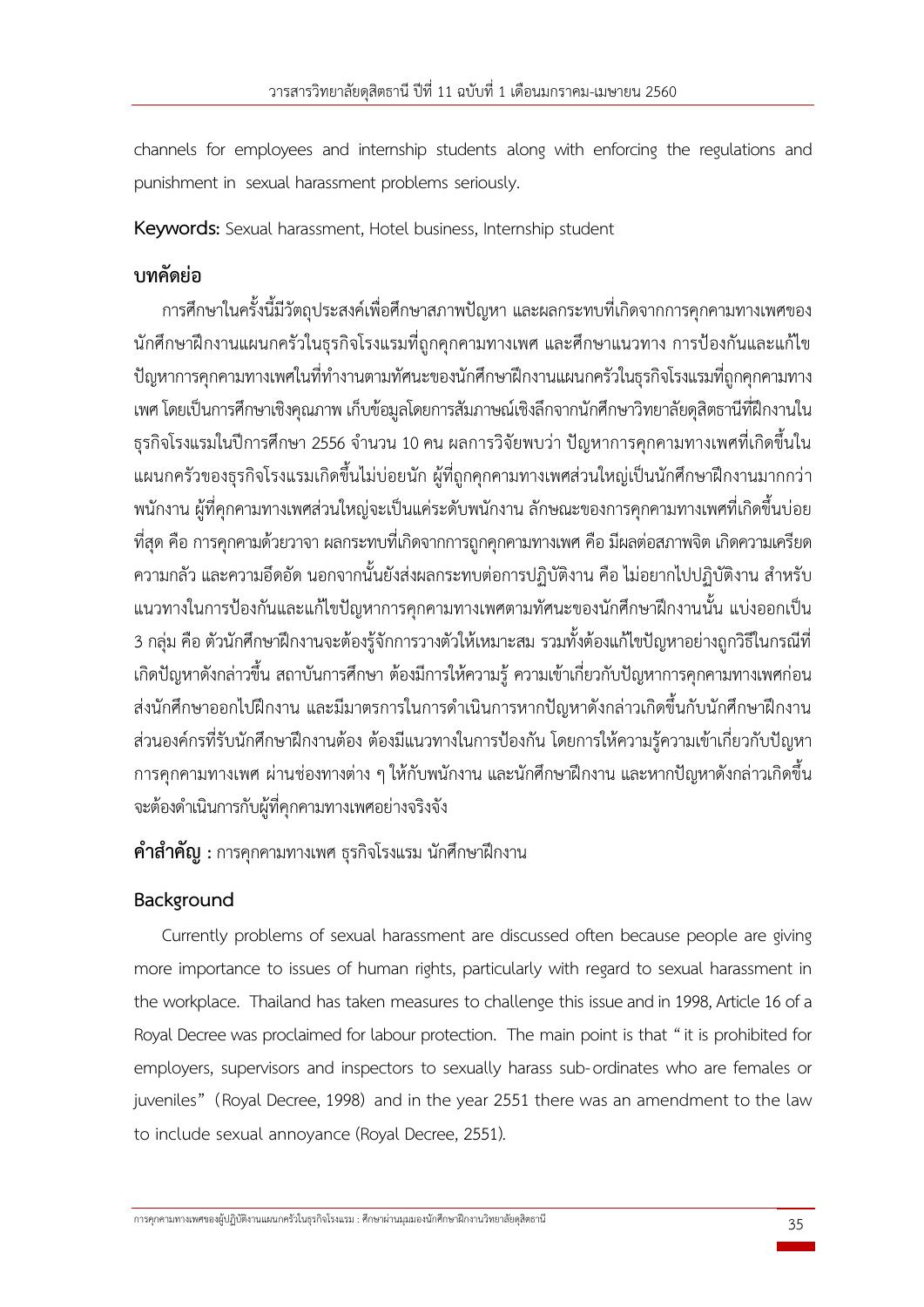Sexual harassment occurs within organizations of all types, with hotel businesses being one type which often appears in the news, in connection with occurrences of sexual harassment. This is consistent with the findings of Yeung (2004), which described that 'problem of sexual harassment is one of the ethical issues which is the second most important within the hospitality industry' as demonstrated in the following details.

| Level of Importance | Ethical Problems in the Hospitality Industry            |
|---------------------|---------------------------------------------------------|
|                     | Theft of resources by staff                             |
|                     | Sexual Harassment within the Workplace                  |
|                     | Waste Disposal not meeting accepted guidelines          |
| 4                   | Acceptance of bribery by staff                          |
|                     | Production of goods which fail to meet safety standards |

**Table 1** : Ethical Problems in the Hospitality Industry

In terms of sexual harassment experienced by internship students as a result of them working within the hospitality industry, students are required to experience supervised field training as specified within the curriculum in order to develop their skills and gain experience. The researcher was in a position within the faculty which organized the internships and also as an instructor of Business Ethics and was able to hear about issues related to sexual harassment occurring while the students were on their internships. Although sexual harassment was not encountered at all organizations, it is considered an important issue which should be studied more deeply.

Therefore, in this research, the researcher need to study the issue of sexual harassment experienced by internship students within kitchen departments within the hotel industry by covering the extent of the problems and the impact that sexual harassment has on the internship students. Also, included in the study were approaches to protecting against and solving problems that result from the above, from the perspective of the students in order to gain a deeper understanding of the problems and provide approaches to protection both within kitchen departments in hotels and other types of organizations.

#### **Objectives**

1. To study the types of problems and effects occurring through sexual harassment of internships students working within kitchen departments within hotel businesses.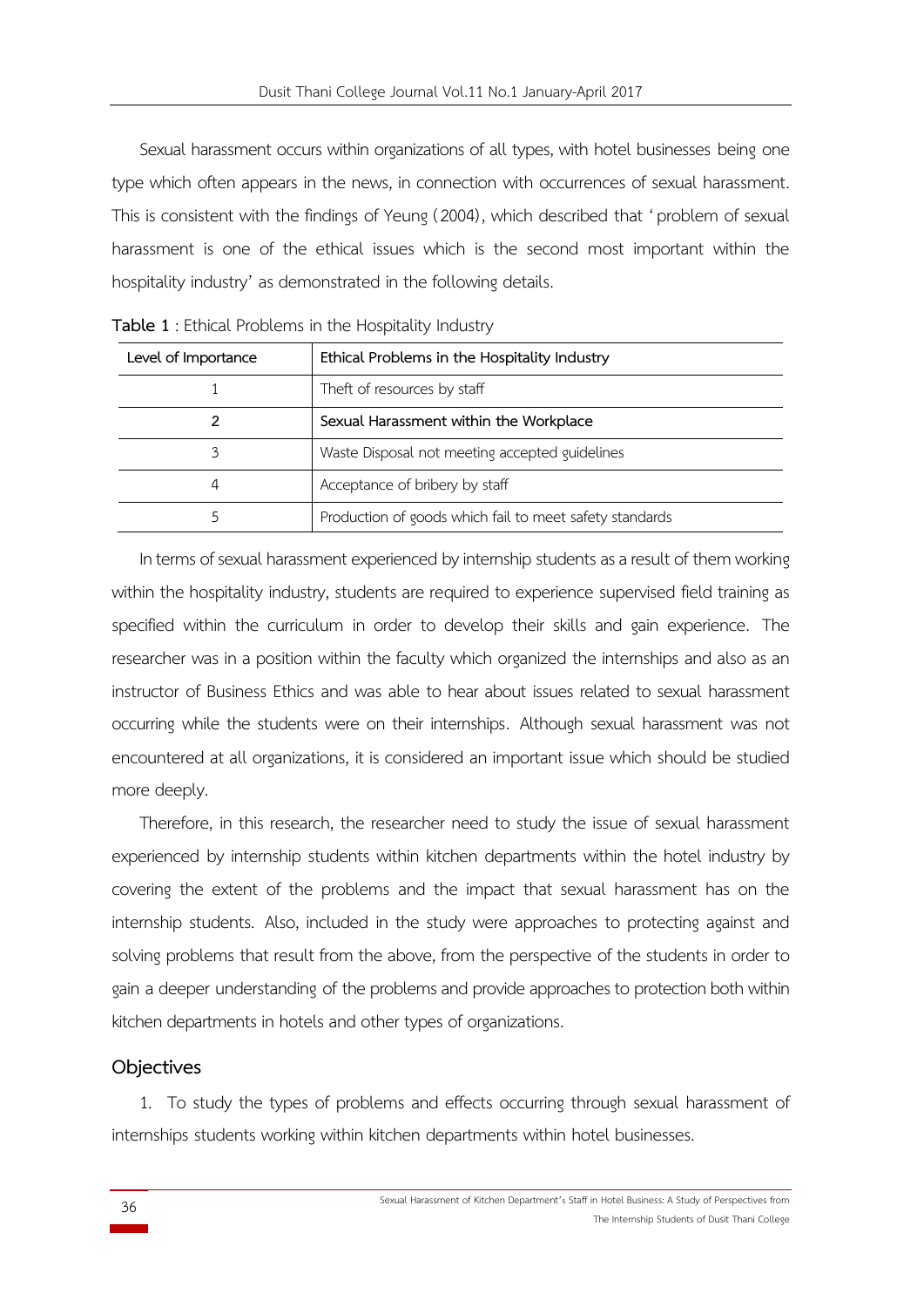2. To study ways to protecting and solving problems caused by sexual harassment through the perspective of internships students working within kitchen departments within hotel businesses.

#### **Literature Reviews**

This research is based on theories and previous research as follows.

#### **Sexual Harassment**

The following provide definitions of sexual harassment:

Mackinnon (1979) describes it as "the unwanted imposition of sexual requirements in the context of a relationship of unequal power"

Bravo and Cassedy (1992) describe it as "to harass someone is to bother him or her. Sexual harassment is bothering someone in a sexual way"

**Physical sexual harassment** involves use of physical violence, touching or unnecessary close proximity.

**Verbal sexual harassment** involves expressing opinions or questioning about appearance or personal lives, sex or talking on the telephone about sexual matters.

**Non-verbal sexual harassment** includes behaviours such as making mouth shapes, use of body posture, or gestures in a sexual way or use of equipment in a sexual way

It is possible to conclude that sexual harassment can be defined as "a sexual action or behavior that is not appropriate for other persons that is threatening, through touching, verbal, or non-verbal behavior which leads to discomfort, annoyance, shame or dishonor by the affected person"

#### **Factors affecting sexual harassment**

If discussing factors affecting sexual harassment, it is necessary to consider structure within society, particularly the authority within a patriarchal society, where males are dominant and females have secondary status. Due to this, females so often fall victims of sexual harassment. This is often seen in Asian countries where males are considered more valuable than females and hence this power is probably a contributing factor to the problem of sexual harassment amongst many other related factors. Other considerations are factors suchas physiology which can serve as a basis for belief that females and males have a natural instinct of attraction and interest in the opposite sex. This can serve as a stimulus for one party whether there are grounds for it or not. So, males observe that things which can lead to sexual harassment are 'sex appeal'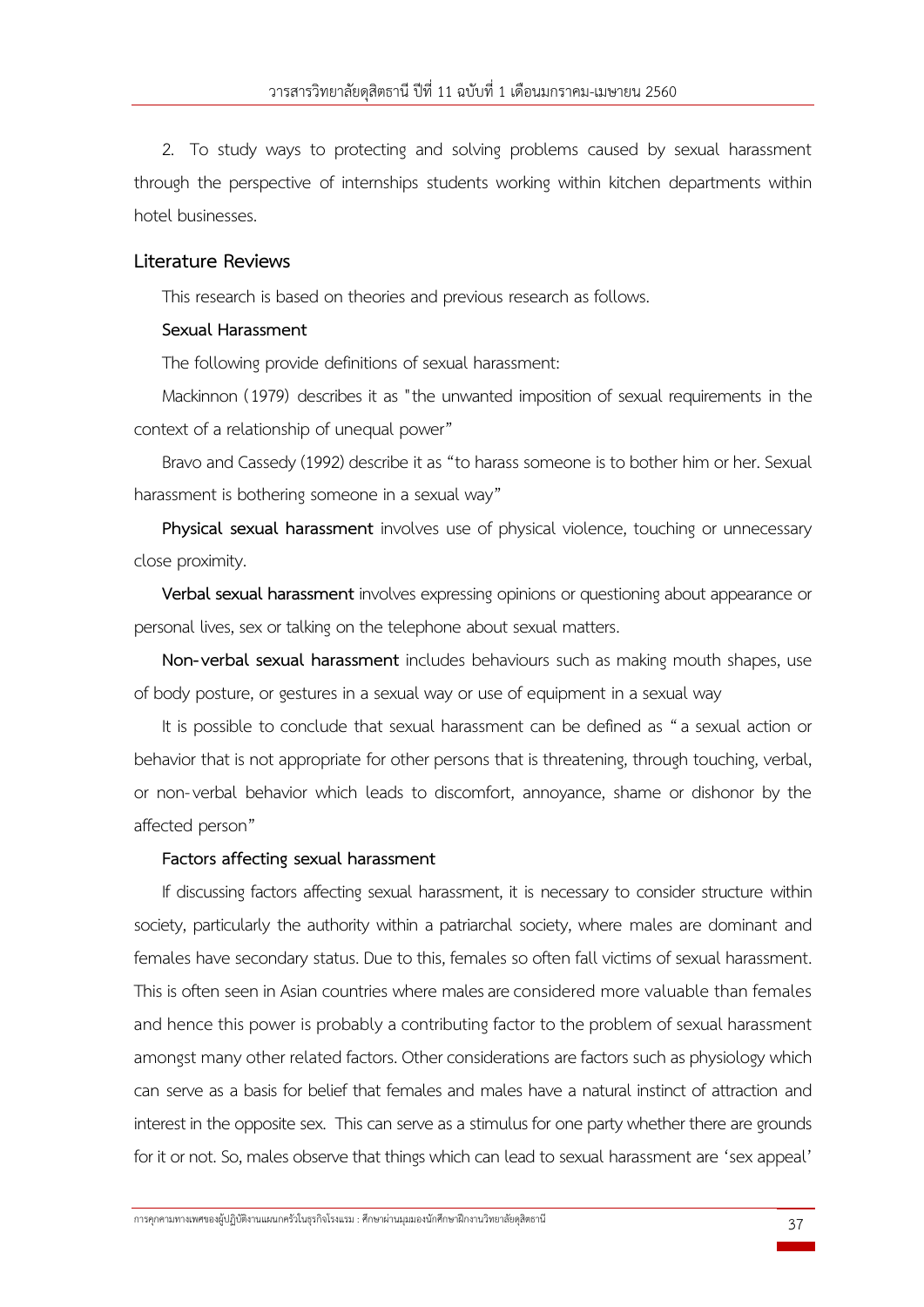and friendliness that females demonstrate. Therefore, sexual behaviours that males display to females sometime arise and the males may not be aware that they may be perceived as sexual harassment (Bargh and Paula, 1995).

In terms of sexual harassment which occurs within organizations, this can be as a result of organizational structure and so in the past it has been observed that people in positions of command such as directors of organizations are predominantly male and this can reflect the relationship of power, which can lead to opportunities arising where sexual harassment is used as conditions for reward or punishment of sub-ordinates (Powell, 1993), particularly for females.

If analyzing causes contributing to sexual harassment cases in organizations within the hospitality industry, problems arising include situations of this nature.

**Factors based on type of work.** As the hospitality industry is a type which focuses on the provision of service, it is impossible to avoid the direct interaction of service staff with customers, such as flight attendants welcoming boarding travelers, service staff on public transport and staff greeters or front desk attendants within hotels, etc. Hence this interaction and servitude can also be causes of sexual harassment in the workplace.

**Factors caused by types of operations.** As described previously, the main importance with the hospitality industry is to maximize the effectiveness of the service encounter in order to impress the guests or customers receiving the service. In support of this many hospitality organizations will assign females to work in these roles (Gilbert, Guerrier and Guy, 1998) . The majority of staff in flight attendant crews or hotel front offices, housekeeping roles, food and beverage, for example, are females and as a result these staff have a higher risk of exposure to opportunities for sexual harassment, particularly from guest or customers.

**Factors caused by organizational structure**. The structures within organizations in the hospitality industry are similar to many other types. That is that males will probably have the most important roles including directors and roles in administration. Examples such as within hotel kitchen departments where senior positions, ranging from supervisors, to sous-chefs and executive chefs whom have positions of authority and are able to bargain using rewards or punishment for staff. This power can also lead to instances of sexual harassment towards subordinates, particularly towards female staff members lacking in bargaining power within organizations (Aaron and Dry, 1992, Hamiltonand Veglahn, 1992; Laudadio, 1988 cited in Gilbert,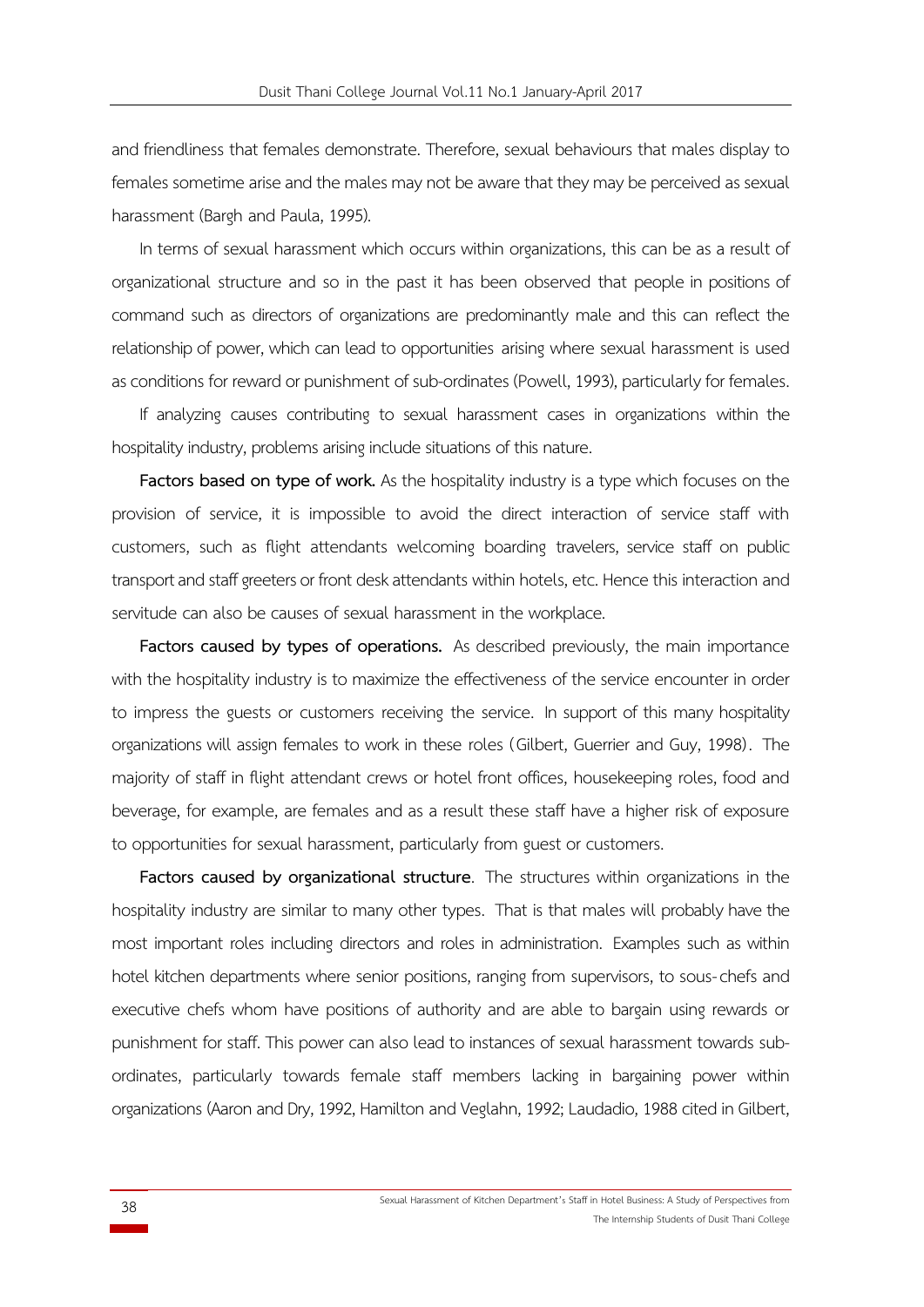Guerrier and Guy, 1998), which leads to feelings of fear of being able to report unfairness or sexual harassment.

## **Effects of Sexual Harassment**

Instances of sexual harassment have effects on their victims both on their minds and bodies, which together can then have further effects on the organization (Bravo and Cassedy, 1992) who categorized the type of effects on victims' abilities to work. These results are shown in the following table.

| Effects on the Mind         | Effects on the body            | Effects on the Organization      |
|-----------------------------|--------------------------------|----------------------------------|
| Confusion as to why it has  | Physical effects of stress     | Lack of enthusiasm and spirit in |
| happened to them            | Sleeplessness                  | operation                        |
| Loss of face and stress     | Lack of appetite               | Lack of attachment to the        |
| Self-blame                  | Weakness and increased illness | organization                     |
| Shame                       | Periods of Contemplation       | Increase in staff turnover       |
| Lack of enthusiasm          |                                |                                  |
| Feeling of submission       |                                |                                  |
| Lack of trust of colleagues |                                |                                  |
| Irritability                |                                |                                  |
| Depression                  |                                |                                  |
| Symptoms of anxiety         |                                |                                  |

**Table 2** : Effects of Sexual Harassment

Bravo and Cassedy (1992)

# **Research Methodology**

This research will employ a Qualitative Research methodology and be conducted using the following method.

#### **Population and Sampling**

The population used as a basis for this research is students from Dusit Thani College who carried out internships within the kitchen departments of hotel businesses in Thailand during the academic year 2013.

#### **Sampling Methods**

This research used the purposive sampling method by the selection of internship students who have experienced sexual harassment during their industry training, a total of 10 students.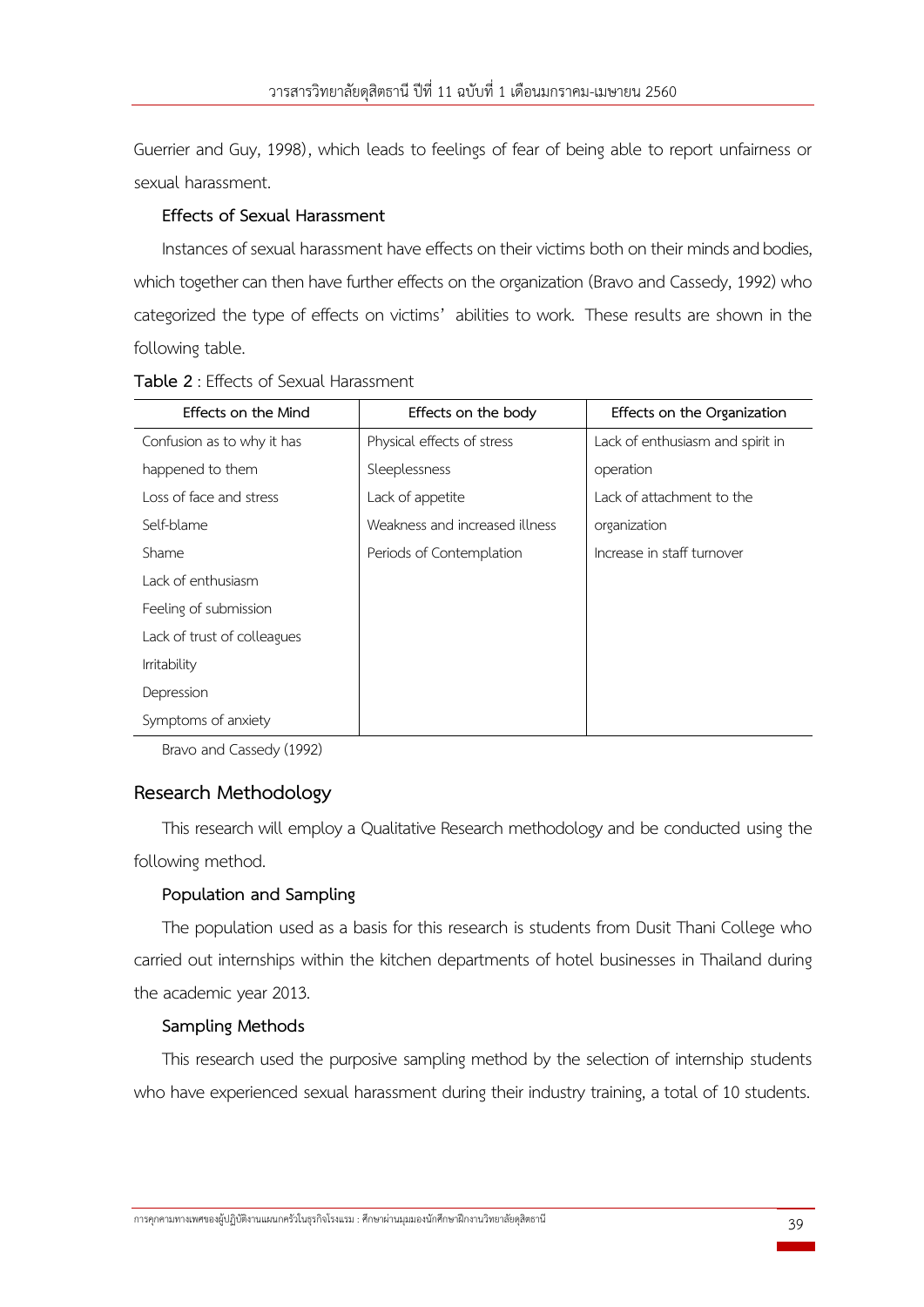#### **Data Collection**

This research used the in-depth interview method until sufficient data is achieved (Data Saturation).

#### **Research Tools**

The research tool used in this research was a semi-structured interview form (questionnaire).

#### **Data Analysis**

The method of data analysis used in this research was 'content analysis', where data collected using the sampled interview method enabled the comparison of data with approaches, theories and previous research analysis. This allowed analysis with a level of confidence defined by data triangulation, combining people, time and place of the data collection.

#### **Research Result**

This research provided the following results.

**1. Place of Problem and Effects** showed these important results:

The study demonstrated that the majority of the sampled group have a good knowledge and understanding regarding sexual harassment and this enabled them to be 'on guard' against the risk of sexual harassment. It can be concluded that sexual harassment is an unacceptable behavior of a sexual nature aimed at another person where the other person is unwilling to engage in the behavior. It can include verbal such as sexually suggestive language in the workplace, critizing or commenting about a person' s physical appearance, asking questions about sexual behavior, persuasion to have private meals together outside the workplace, for example. Additionally, physical contact where hand holding and embracing are examples, as well as physical intimidation through posture, gestures and eye contact for examples. However, some of the internship students of the study who had an understanding of the nature of sexual harassment as being limited only to sexual physical contact.

From the study, the opinions of the sample group showed that the problems due to sexual harassment occurred within the kitchen departments of hotels were an important issue. However, the problems described did not occur frequently when compared to other ethical problems. In addition, it was shown that the frequency of occurrence of this type of harassment was typically higher with internship students than with full time staff members and that the majority of people responsible for committing sexual harassment were staff of the same level within the same kitchens and when problems of sexual harassment arose, the majority of the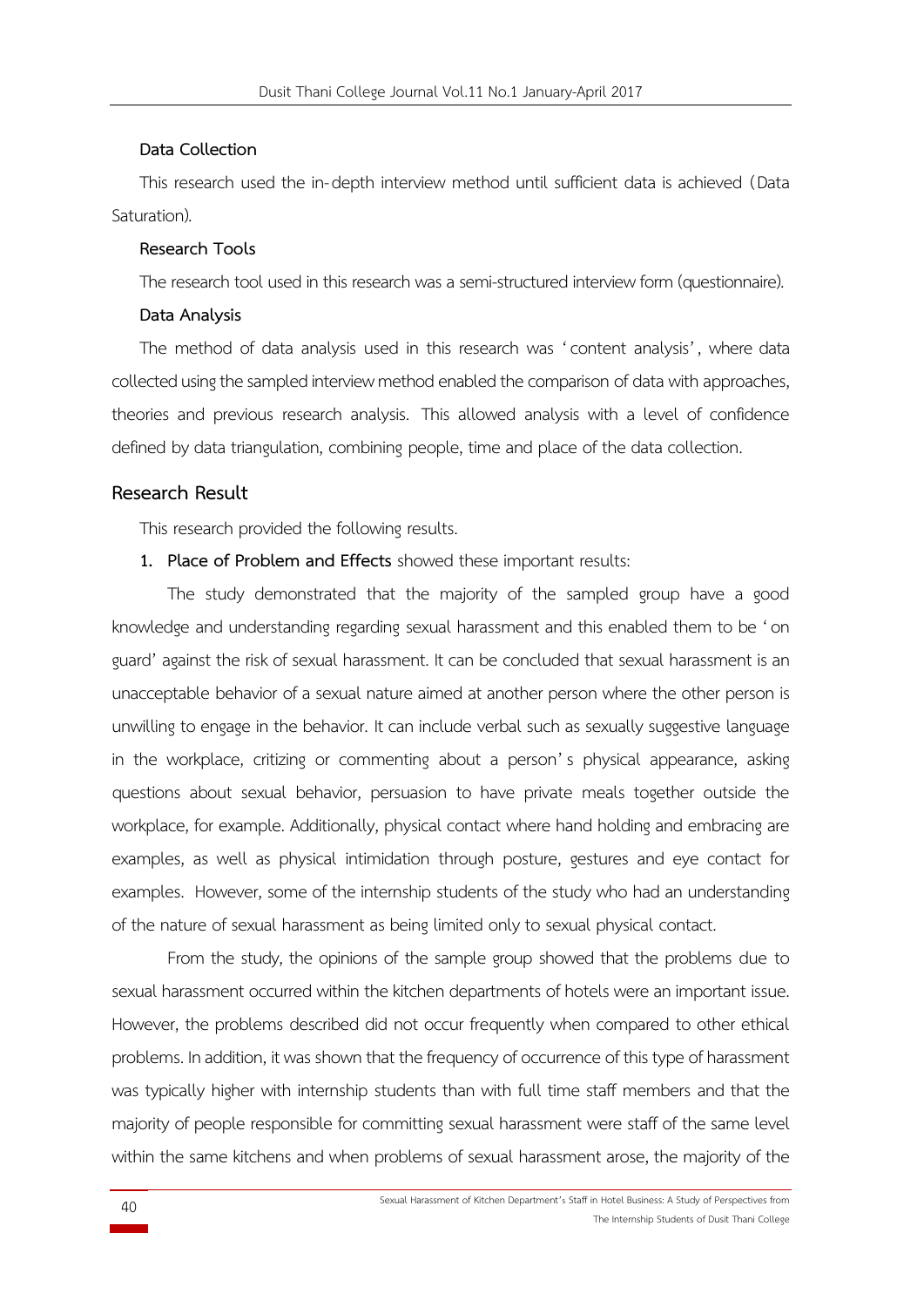sampled group chose not to inform others about the problem as they were concerned what the effects might be as well as feeling too embarrassed to let others know about their problems. Those students who did talk, would speak to friends, family and teachers acting in the role of advisors during the internships, as they felt they could trust them enough to divulge much more so than their supervisors within the workplaces or human resource personnel within the organizations.

From carrying out the in-depth interviews about the experiences of sexual harassment with the sampled group, results showed that there were three categories of harassment.

**1) Verbal harassment** was the most frequent, where inappropriate language was used, for example using 'dirty talk' during service operations, commenting on physical appearance, asking questions of a private nature, such as boyfriend/girlfriends and sexual behavior. In addition to this there were instances where students were invited to inappropriate private activities outside of the workplace.

**2) Sexual harassment through physical contact** this type of harassment happened less than that above and occurred in situations within the sampled group for example handholding, shoulder-holding with the most violent situation being approached from behind and being embraced. Various instances took place by other staff members in situations where the student was left alone with them.

**3) Sexual harassment through postures and gestures** including eye contact (together with smiling) and eyebrows, as examples. This type of harassment occurred least within the three categories.

In terms of the results achieved through this study, the majority of the sample group had suffered effects on their mental states as a result of sexual harassment including stress, discomfort, paranoia, lack of feeling of safety within the workplace. In addition, there were effects on the work operations, for example, feelings of not wanting to go to work, feelings of boredom at work, after suffering sexual harassment, hence also having an overall impact of their effectiveness at work.

**2. Approaches to protection against and solving problems due to sexual harassment in the workplace**

From interviews with the sample group regarding their opinions towards protecting against and solving problems caused by sexual harassment, the majority had the same opinion that **'the approach to the protection against the problem is much more important than**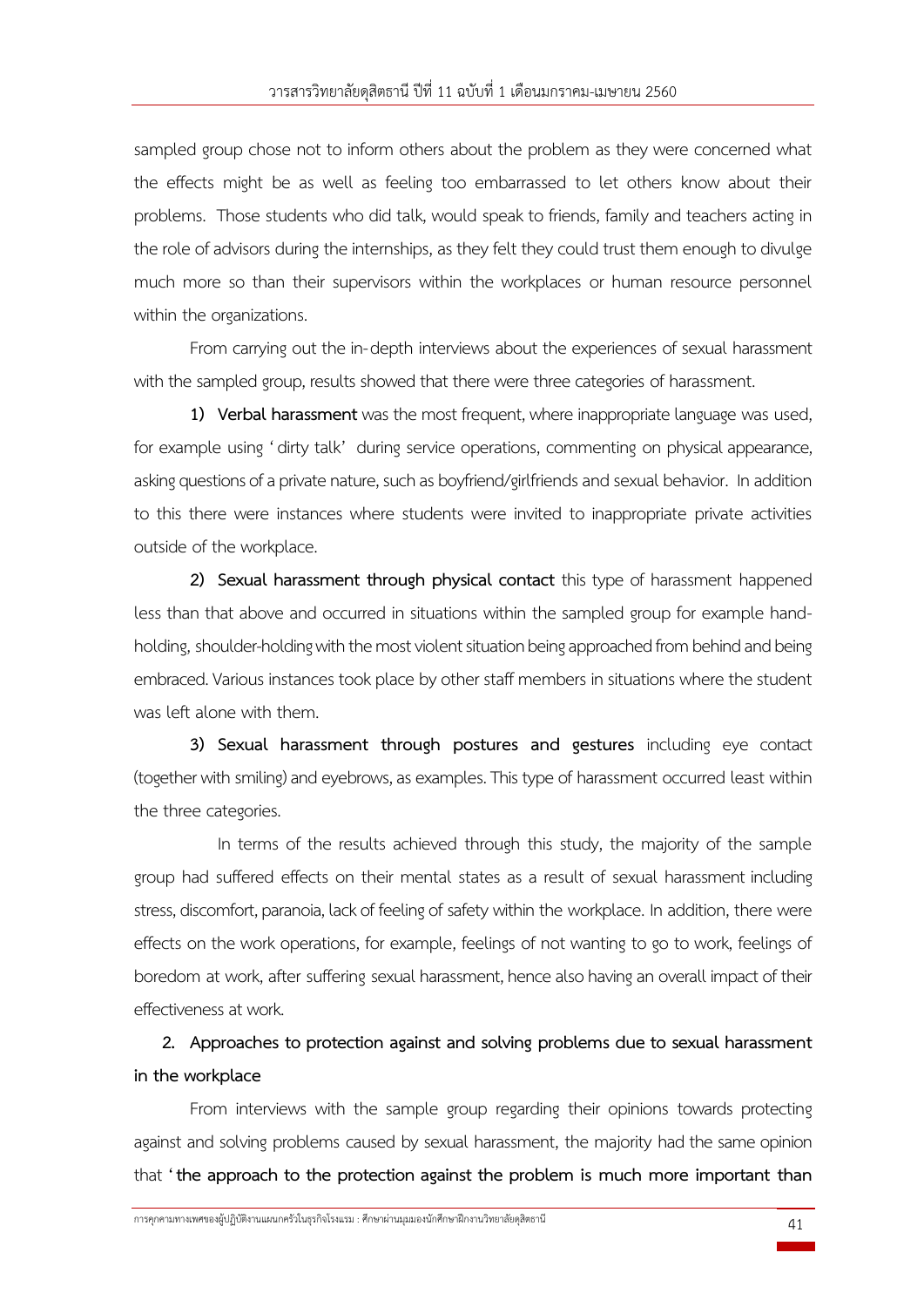**trying to solve the problem'**, suggesting that the best way to protect themselves, results from the students themselves. By being aware of how to pose or show a demeanour that is appropriate and keep an appropriate distance from staff when at work are the best ways of protection. In the protection of internship students provided by hotels, the sample group observed that hotels should specify that training is provided to hotel staff to provide them with the knowledge and understanding of the problems of sexual harassment, together with all students who have internships. In addition, hotels should develop guidelines regarding sexual harassment and have clear punishment for those who commit sexual harassment and publish those guidelines and penalties for failing to meet the guidelines, so that all staff within the organization are aware (as well as internship students).

Educational institutions which send students for industry work placements must ensure that those students have the knowledge and awareness of sexual harassment and ensure that the students are suitably able to protect themselves from being in vulnerable situations when on internships within organizations.

The approaches to solving the problems of sexual harassment, in the opinion of the sample group were that in the case where an instance of sexual harassment occurs, the most important role in solving the problem is the human resources department within the organization. It must carry out thorough investigations and apply appropriate punishment for guilty staff, and supervisors and managers must be made aware and internship students must be separated, possibly repositioned with the organization. The sample group also had the opinion that the training institutions should be involved in solving problems in the same way, for example through informing the hotels, should cases arise that hotels are not aware of or of course in the case of violence that the student is immediately removed from the threat.

#### **Discussion**

The results of this research confirm that the sample group had good knowledge and understanding of the problems of sexual harassment in the work place. This was established by their ability to correctly define the meaning and describing correct and recognized examples. The majority of the sample group understood that sexual harassment was not only limited to physical contact but included a range of inappropriate behaviours. This is consistent with the definition and findings of the ILO (International Labor Organization: ILO) (2014) which defined sexual harassment to also include physical, verbal and non-verbal harassment as per the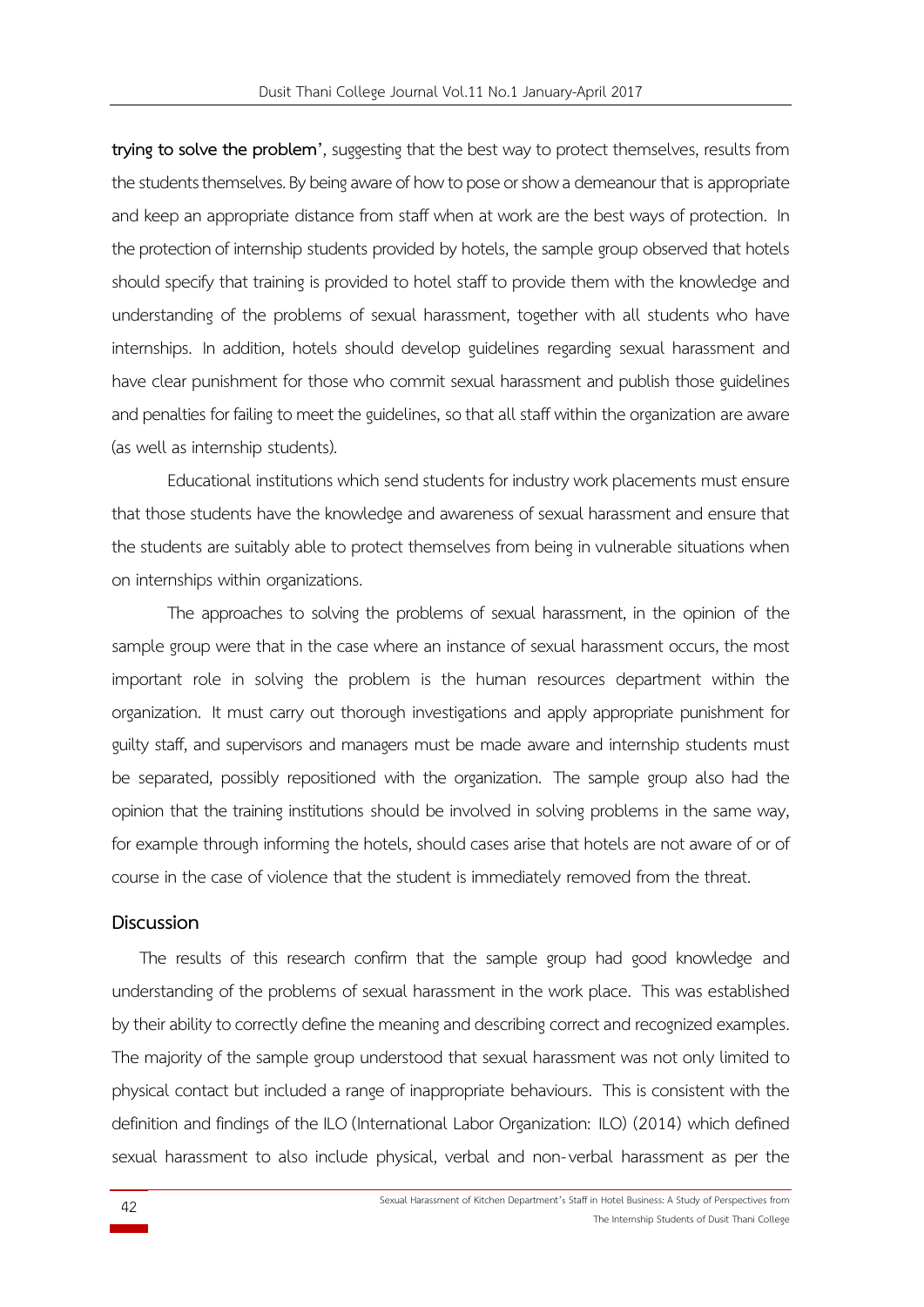examples previously described within this study. The problem of sexual harassment which occurred within the kitchen departments in hotel business is one of the important ethical problems, although it occurs less frequently than other ethical problems faced. It was found that most cases of sexual harassment were committed by kitchen staff at the same level and as such can be considered different from studies of other staffing groups from within other organizations in the hospitality industry. Many of these studies identified that sexual harassment predominantly occurred between people in positions of power and their sub-ordinates where it occurred in the form of reward or punishment, particularly where sub-ordinates were female. (Aaron and Dry, 1992; Hamilton and Veglahn, 1992; Laudadio, 1988 cited in Gilbert, Guerrier and Guy, 1998). This abuse of power often led to victims' unwillingness to report events or claim unfairness, due to fear. In addition, the study found that harassment was experienced by the internships students in three categories. Those being verbal, physical contact and intimidation through posture and gesturing.

The effects of sexual harassment were mostly on students' mental states, for example stress, discomfort, paranoia and lack of feeling of safety in the workplace. There were also effects on the students' practical abilities, for example declining willingness to work, boredom and general decreases in effectiveness and productivity as consistent with Bravo and Cassedy (1992) which concluded that effects were predominantly mental such as confusion, stress, selfblame, shame, depression and anxiety for example. There were also effects on the organization such as lack of spirit and motivation by workers, lack of feeling of belonging to the organization and overall organizational effectiveness.

In terms of approaches to the protection against occurrence and the solution to problems arising from sexual harassment, there were three main groups: those having an important role as mentioned, such as the students themselves, who need to understand who to pose themselves appropriately, having the appropriate demeanor and ensuring that appropriate distance is maintained during work operations. They need to study cases relating to sexual harassment and have awareness of situations where possible harassment might take place, as well as having awareness of ways to protect themselves. Secondly educational institutions which arrange internships for students within industry must have knowledge and understanding of the associated risks and take measures to ensure that students are prepared appropriately. They should also liaise closely with the human resources department within the organization to ensure that to minimize risk and ensure that any students subjected to violent behavior are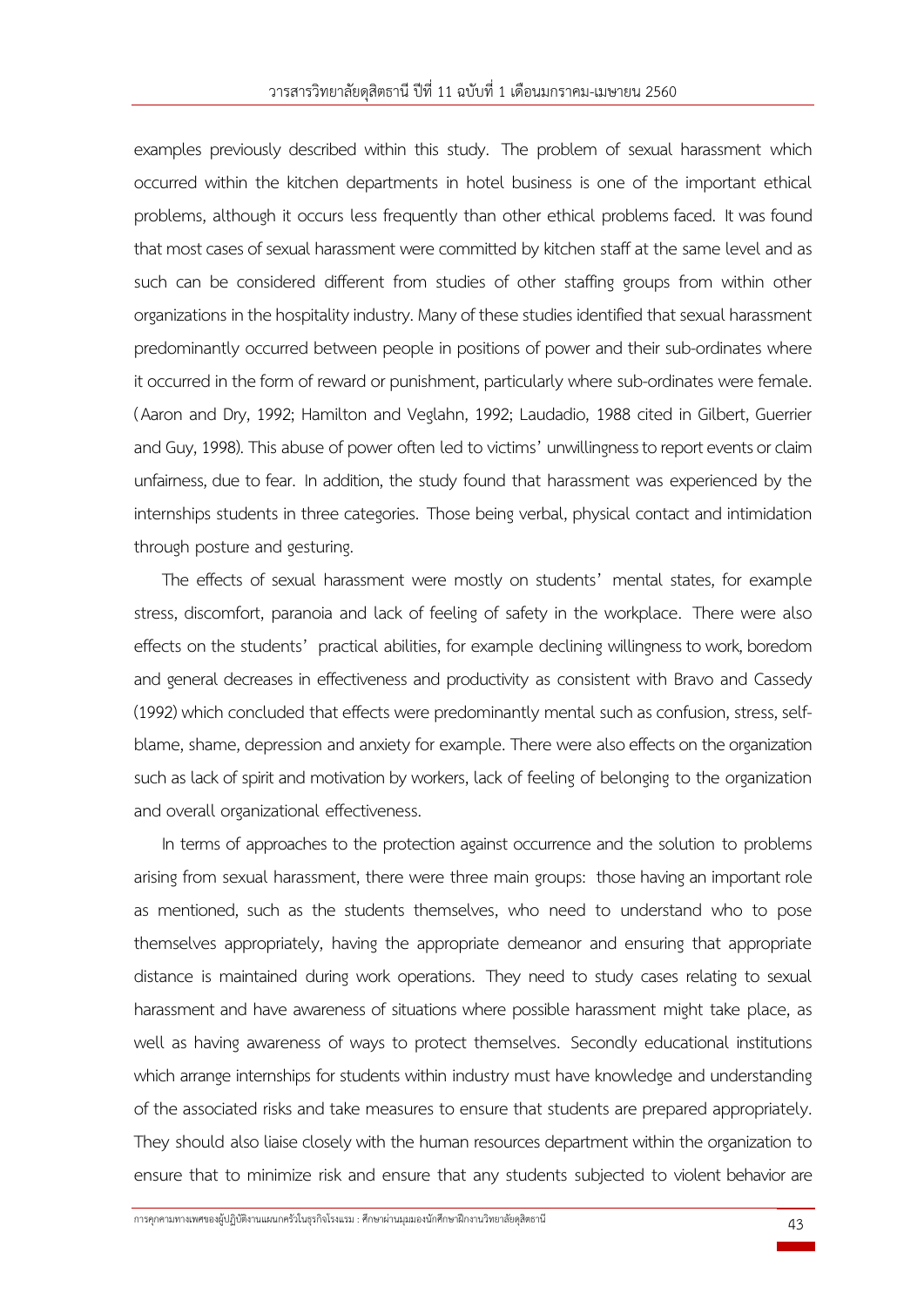extracted as a matter of priority. Finally, those organizations which employ internship students must have clear guidelines for the protection against sexual harassment and solving associated problems.They should provide adequate training to staff regarding sexual harassment and specify clear serious measures regarding punishment for such behavior.

# **Suggestions**

It is suggested that opportunities for further research should include:

#### **1) Suggestions to internship students**

Students who will take industrial internships should be aware of the importance of the problems associated with sexual harassment and should have the necessary and correct knowledge and understanding of sexual harassment. They also need to study approaches that they can use to protect themselves and solve problems that they may face, before they undertake internships within organizations. They should consider that the best approach towards this is to pose appropriately with the correct demeanour and ensure sufficient distance exists between staff during work operations. They should know how to decline sexual behaviour appropriately if situations should arise to themselves or people close to them, and know how to solve problems through seeking advice from staff that they can trust and who have the suitable authority to help to solve the problems described, such as their direct manager, of through the human resources department or their work placement supervisor.

#### **2) Suggestions for Educational Institutions sending Internship Students**

These institutions should develop approaches for the protection against problems of sexual harassment that may occur during the internships of students, for example by providing staff with appropriate knowledge and understanding of sexual harassment as well as approaches towards protection against it. In addition to this institution should work in participation with organizations providing internships to set specific protection guidelines and adhere to them in a serious manner.

#### **3) Suggestions for Organizations Providing Internships**

Organizations should specify the reporting of sexual harassment within their organizational policies. They should specify particularly clauses for the protection against and solutions for the problems as described previously. They should also ensure that staffs have the awareness and knowledge of the subject as well as the internship students using different channels. For example, providing training, providing media, providing hotlines for receiving complaints and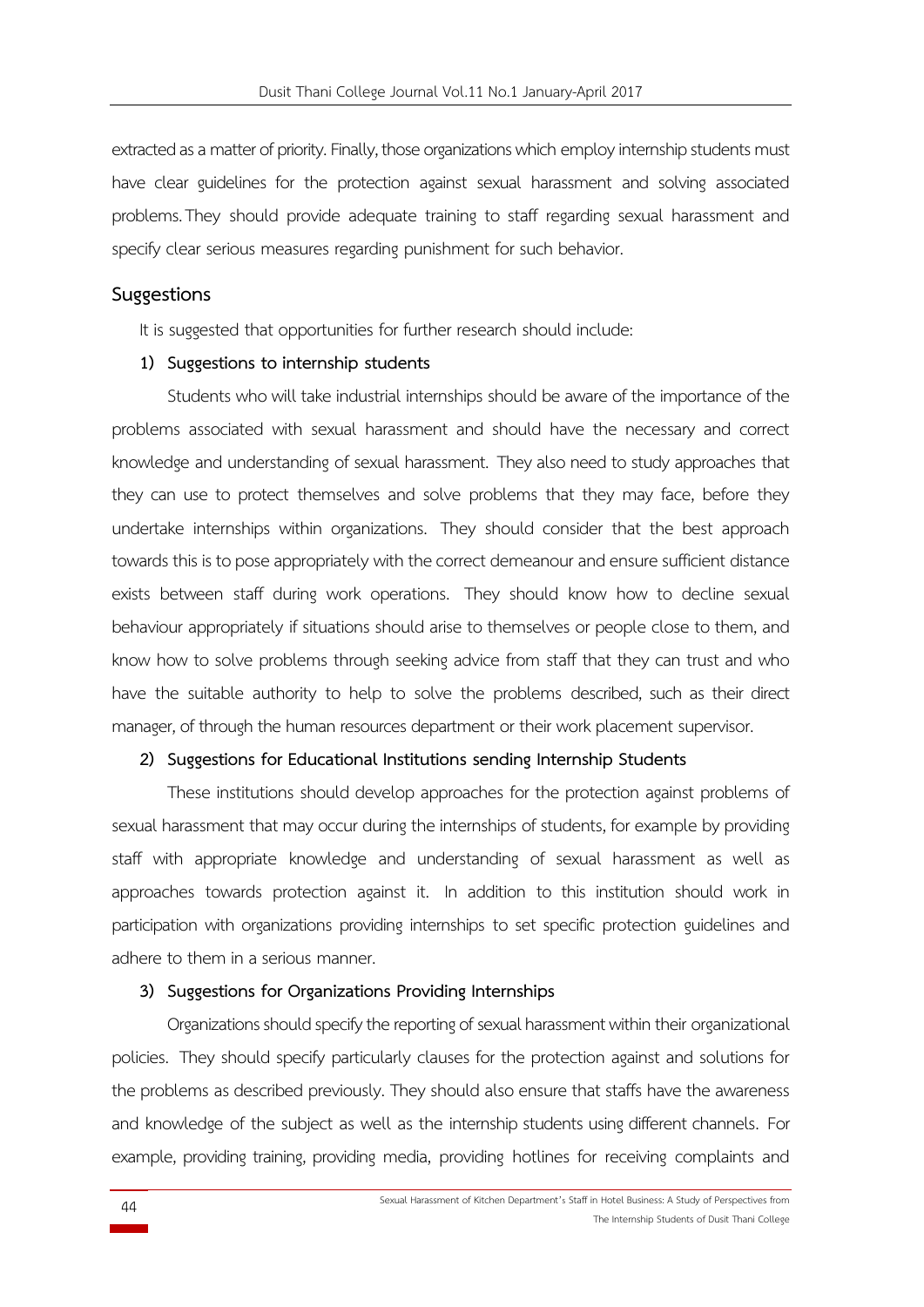answering problems as described. However, factors regarding sexual harassment are a topic which can lack details and so directors and anyone associated with these types of problems within organizations must take action which is both prudent and concise.

### **Suggestions for further studies**

In this qualitative research, it is necessary to study more deeply the problems of sexual harassment experienced by internship students within kitchen departments of hotels and so further research in order to gain additional wider data, the researcher will probably study the topic from the perspective of different parties having involvement in the problems described, for example hotel directors, staff, customers. Alternatively, a comparative study could be made to study other departments with hotels or in organizations of other types outside of the hotel industry, in order to inform other organizations and also gain a much deeper understanding of the factors already described in this paper.

# **References**

- Bargh, J. A., and Paula, R. (1995). The naive misuse of power: Nonconscious sources of Sexual Harassment. *Journal of Social.* 51 (1995): 87-90.
- Bravo, E. and Cassedy, E. (1992). *The 9 to 5 Guide to Combating Sexual harassment.* New York: John Wiley & Son Inc.
- Department of Labour protection and welfare. *Labour Protection Act B.E. 2541***.** (Online). Available :

http://www.labour.go.th/th%20/index.php/[labour](http://www.labour.go.th/th%20/index.php/labour-laws/6282-2556-06-28-07-06-48)-laws/6282-2556-06-28-07-06-48, Retrieved : March 10, 2014.

Department of Labour protection and welfare. *Labour Protection Act B.E. 2551.* (Online). Available :

http://www.labour.go.th/th%20/index.php/[labour](http://www.labour.go.th/th%20/index.php/labour-laws/6282-2556-06-28-07-06-48)-laws/6282-2556-06-28-07-06-48, Retrieved : March 10, 2014.

- Gillbert, D., Guerrier, Y., and Guy, J. (1998). Sexual harassment issues in the hospitality industry. *International Journal of Contemporary Hospitality Management***.** 10, 2 : 48-53.
- International Labour Organization. (2014). *Sexual Harassment at work.* (Online). Available : http://www.ilo.org/wcmsp5/groups/public/---[ed\\_norm](http://www.ilo.org/wcmsp5/groups/public/---ed_norm/---)/-- declaration/documents/publication/wcms\_decl\_fs\_96\_en.pdf, Retrieved : March 13, 2014.